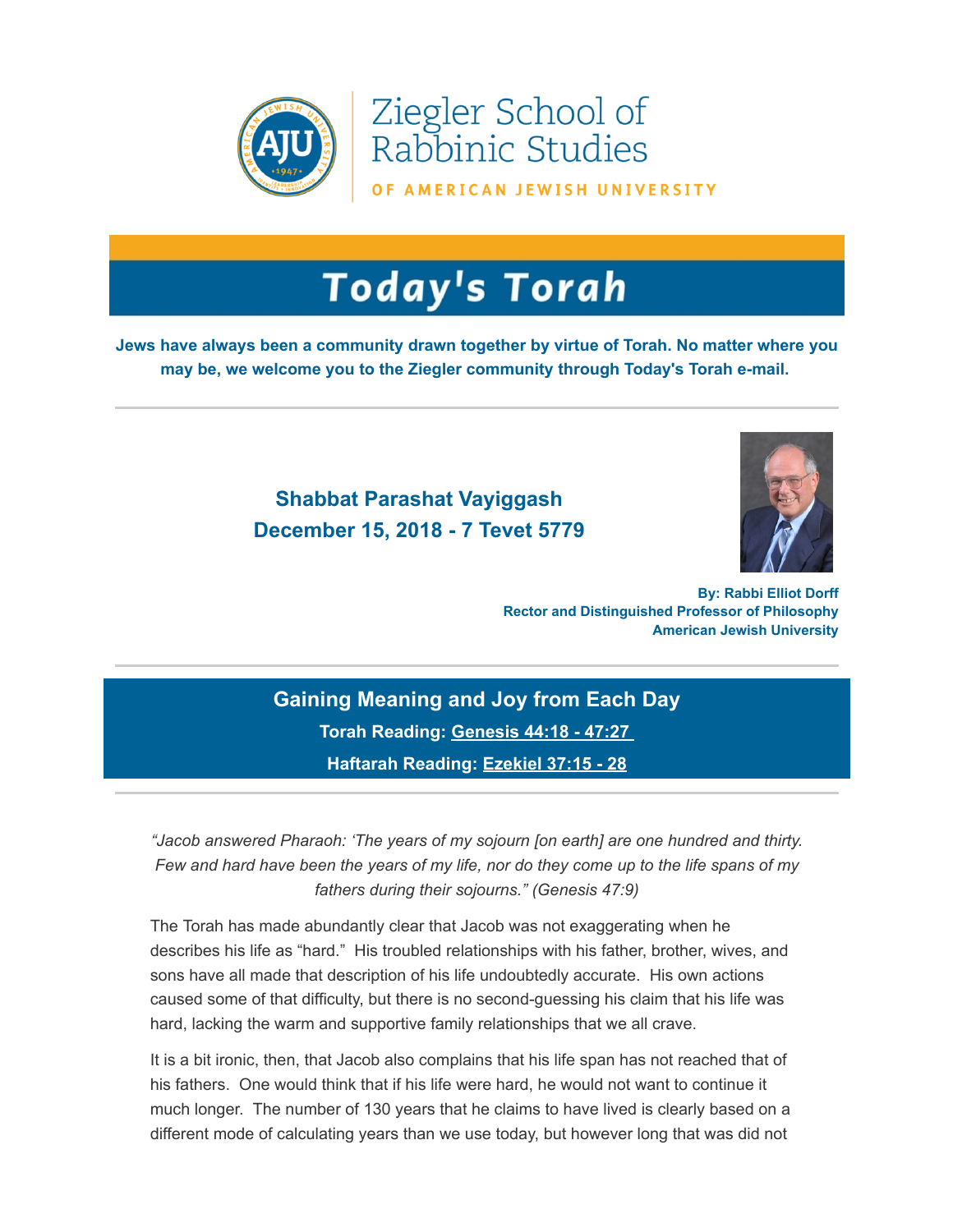compare, he grumbles, to the life span of his fathers, and that too is a source of displeasure.

Some older people in our day are exactly like Jacob. They complain a lot, and sometimes there are good reasons for their complaints. Ill health, together with its accompanying pain and suffering, the death of family members and friends, and the sense that they cannot do what they used to be able to do combine to make them ornery. That is not only a problem for them, but also for anyone who visits them.

Another source in our tradition expresses some of the same emotions but has a markedly different outcome, one from which all of us – young, middle aged, and old – can learn. This is Psalm 90, a psalm we read every Shabbat and Festival morning as part of Pesurkei D'zimra, the "Verses of Song" at the beginning of the service that are intended to help us get into a prayer mind and heart. Psalm 90, whose title is "A prayer of Moses, the man of God," includes the verses that sound remarkably, like Jacob's remarks quoted above:

The span of our life is seventy years, Or, given the strength, eighty years; But the best of them are trouble and sorrow. They pass by speedily and fly away. (Psalms 90:10-11, JPS translation)

Like Jacob, the psalmist complains about two things – the short span of life and its "trouble and sorrow."

The psalmist, though, does not leave it at that. He continues: Teach us to count our days rightly, That we may obtain a wise heart. (Psalms 90:12)

Precisely because life is short and often hard, the psalmist asks that God help us "count our days" so that we "obtain a wise heart." Put another way, he is praying that we can appreciate each day as it comes so that we gain as much joy and meaning out of it as we can. "Don't just sit there and complain," he effectively is saying; instead "Thank God for each day and use it wisely."

I am 75, and I am in reasonably good health. Still, I am keenly aware that I am not nearly as nimble as I once was and that I am not able to do many things that I once could. My wife, who is 74, has Parkinson's, and so her life is objectively very hard and much diminished in its quality. We have been married for over 52 years, and she is the love of my life, so her condition imposes physical and emotional burdens on me as well. Instead of complaining, though, my mantra for both of us has become what the Ma'ariv service has us say each evening, *"barukh ha-shem yom yom,"* "Bless God for each and every day." With that attitude, I pray, along with Moses, that we can "count our days rightly" so that we use them wisely by seeking as much meaning and joy from each day as we can discover. May that be your mantra as well. Much better than complaining!

Shabbat shalom.